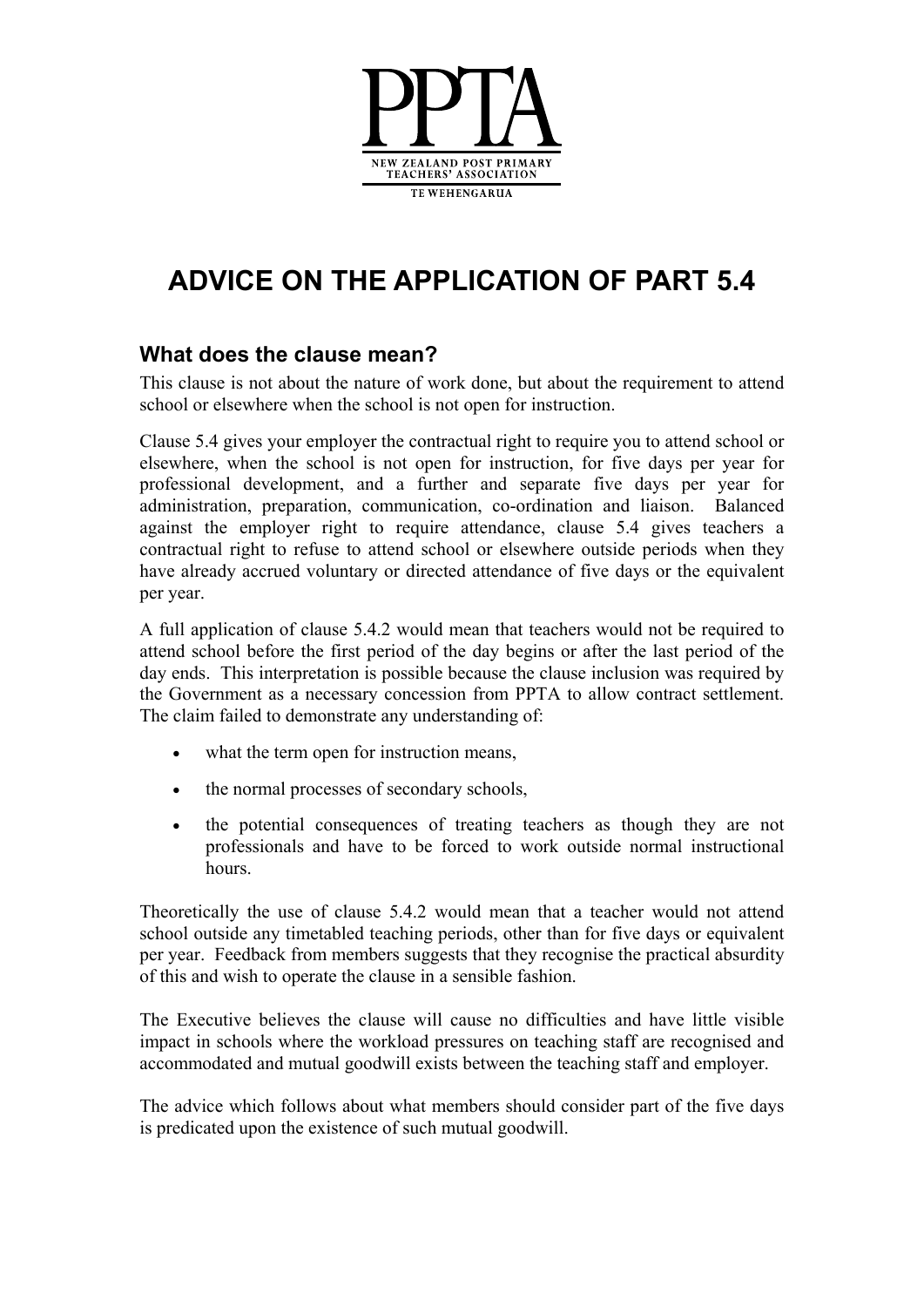### **What about staff meetings?**

You should balance the potential use of the clause as a mechanism for controlling your workload (and avoiding excessive demand on your time and resources) against the reasonable requirements of the school and your professional responsibilities.

For example, a short daily meeting before classes start may reasonably be necessary for normal school administration. Normally, it is unlikely that members will apply this clause to these meetings.

However, if the school were seeking regular early meetings of some duration, or alternatively, extended meetings on an irregular basis prior to the start of periods, you may decide that this is an extension of your workload which you are unwilling to accommodate and might utilise clause 5.4.2.

If branch members have concerns about excessive and late meetings, the first step would be to raise the matter through your branch and seek to negotiate alternatives which do not adversely impact upon workload levels and to which people would be prepared to give time. This might include such options as time in lieu, the cancellation of other activities or the adjustment of period times during the day, or simply a commitment that the events will become less frequent or more focused. If this failed to redress the problem then clause 5.4.2 could be activated.

### **What about lunchtimes and other breaks?**

Boards, not teachers, are legally responsible for ensuring supervision of students during periods when they are out of class, and technically the lunch-time period is not part of the time when the school is open for instruction. In the strictest sense this is unpaid time and falls into the goodwill category.

Most teachers would regard a reasonable and fair supervision allocation as an acceptable use of their time. The Association does not believe that members would wish to enforce the inclusion of the break periods as part of the five days unless teachers were being exposed to excessive demands for supervision.

### **Does clause 5.4.2 apply to things like report writing?**

Clause 5.4.2 specifies activities which fall into any of the following categories:

- ∗ school administration
- ∗ preparation and coordination
- departmental or related activities
- ∗ community, parent and whanau contact and liaison.
- If an activity falls into one of these groupings then the critical questions are: whether there is **a requirement to attend the school or elsewhere**; and whether **the school is closed for instruction** while the work is being done.
- If a clause 5.4.2 activity is done at school during the time the school is open for instruction, or after the end of timetabled classes, but before 4.30pm then it would not be counted as part of the five days.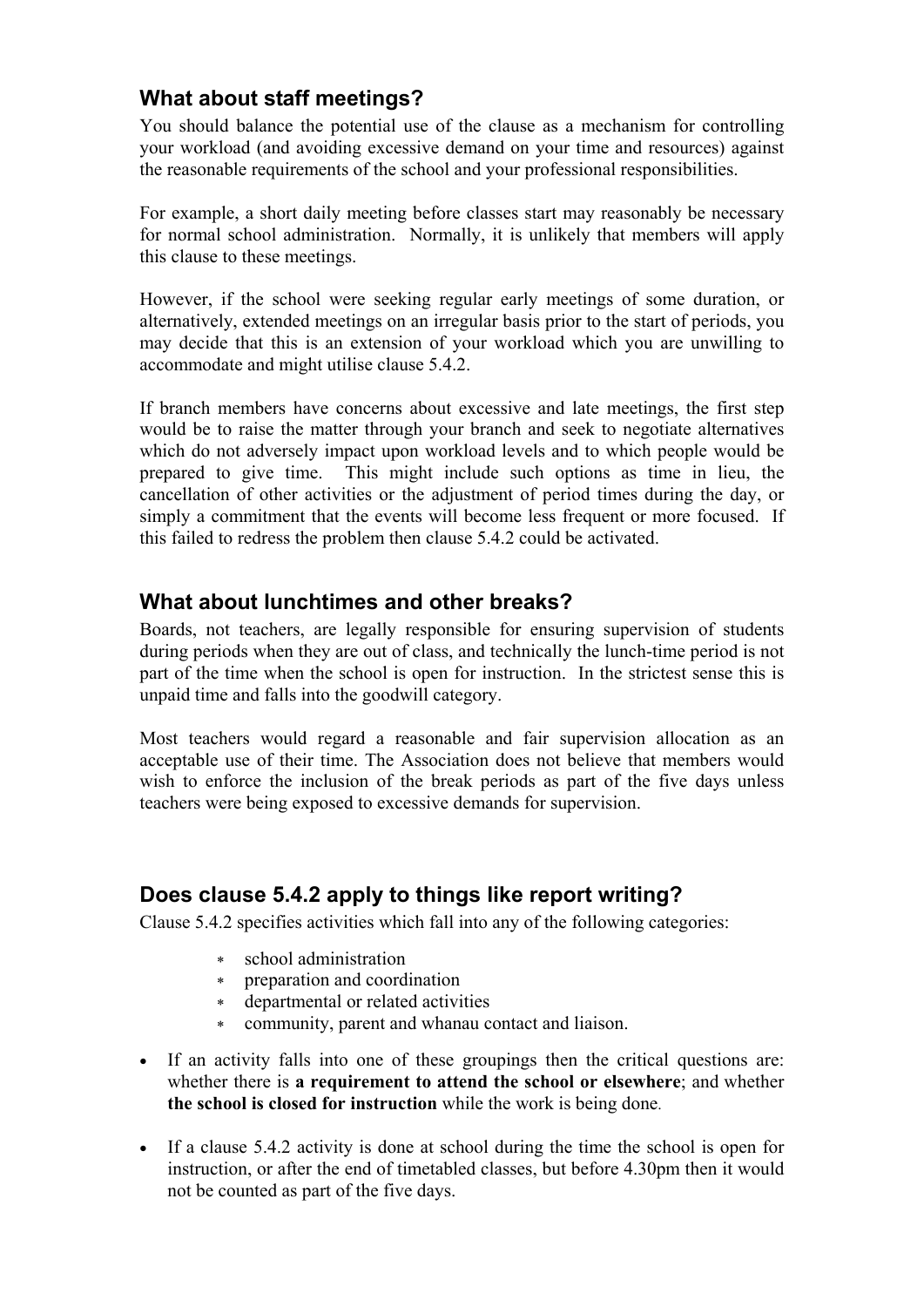- If a teacher chose to take the reports home to do then the clause would not apply, since they have not been instructed "to attend".
- Where an activity, for example report writing, was part of a well-publicised timeline, with clear deadlines, then the clause would not apply. However, if a teacher were told for the first time at 4.30pm that a task was to be done and had to be finished by 8.30am next day then they are being placed under a requirement to attend either at the school or elsewhere (perhaps at home) to perform this administrative duty after the school is closed for instruction and clause 5.4.2 would apply.

#### **Does marking count towards the five days?**

As marking of students' work is part of the core teaching duty we recommend that members do not consider marking to be part of the five days component of clause 5.4.2. However, if marking for some specific purpose is **required** by the school to be done and at such short notice that the teacher can only comply by completing it out of school hours and would thus be required to remain at school or at home or elsewhere in order to do so, it can reasonably be deemed to be covered by clause 5.4.2. Such circumstances are likely to occur only as a result of unavoidable events *(such as emergencies, failure of government agencies), or as a result of internal problems within the school, such as school management failure.* 

### **What about expenses?**

You can claim actual and reasonable expenses from the school, including travel costs and childcare costs, under clause 5.4.3 if these arise because your Board chooses to operate clause 5.4.2. If the time spent is at your own initiative the Board does not have to reimburse you because you are not required to attend school or elsewhere. You should check with the board prior to the event that they are prepared to meet these costs.